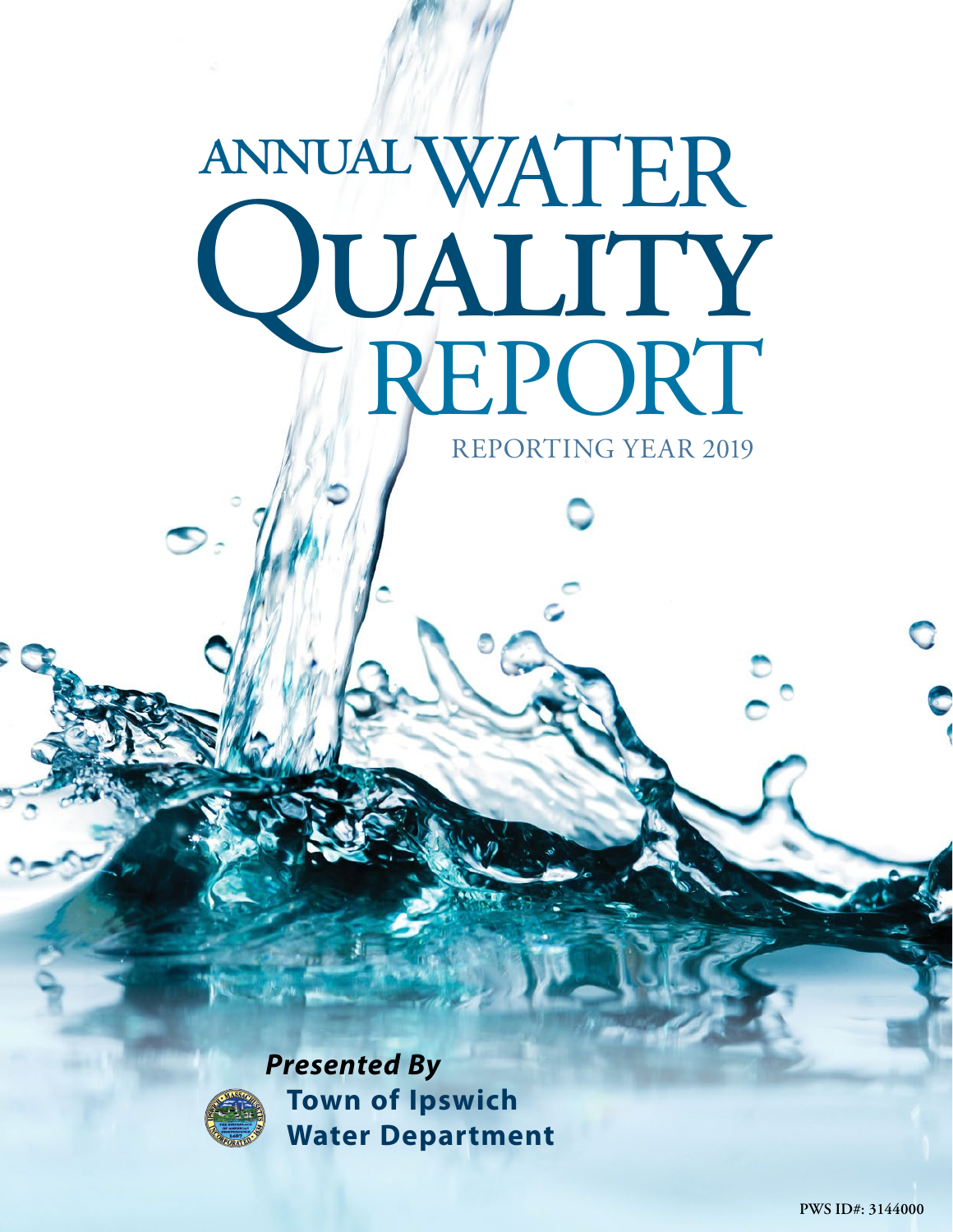## **Our Mission Continues**

 $V$ / $\epsilon$  are once again pleased to present our annual water quality report covering all testing performed between January 1 and December 31, 2019. As new challenges to drinking water safety emerge, we remain vigilant in meeting the goals of source water protection, water conservation, and community education while continuing to serve the needs of all our water users.

Please remember that we are always available should you ever have any questions or concerns about your water.

#### **Source Water Assessment**

All of the sources in Ipswich have a high susceptibility<br>to contamination due to the absence of hydrological<br>having (i.e., properties also have) that barriers (i.e., a confining clay layer) that can prevent migration of contamination into the water system. A source's susceptibility to contamination, however, does not imply poor water quality.

In brief, Zone II contains potential sources of contamination, which, if present, could migrate and reach our source water. In Ipswich,Zone II is primarily a mixture of forests, agriculture, and residential land.

The State commends the Town's pursuit of purchasing land within the watershed areas, and on receiving a source protection grant through the DEP to develop a comprehensive surface water supply protection plan.

The complete Source Water Assessment Program (SWAP) report is available at the Utilities Department or online at [www.mass.gov/eea/docs/dep/water/drinking/swap/](http://www.mass.gov/eea/docs/dep/water/drinking/swap/nero/3144000.pdf) [nero/3144000.pdf.](http://www.mass.gov/eea/docs/dep/water/drinking/swap/nero/3144000.pdf)

#### **Where Does My Water Come From?**

The Town of Ipswich Water Treatment Plant draws water from Dow and Bull Brook Reservoirs, both located in the Parker River Watershed. The town also draws water from five groundwater sources to augment this supply: Mile Lane and Browns Wells (Parker River Watershed) and Essex Road, Fellows Road, and Winthrop Estate Wells (Ipswich River Watershed). The town makes every effort to monitor pumping and minimize withdrawals from the wells in the Ipswich River Watershed because of its fragile ecosystem.

#### **Lead in Home Plumbing**

If present, elevated levels of lead can cause serious<br>health problems, especially for pregnant women and<br>www.a-kildrea Load in drinking wyser is primarily from **T**f present, elevated levels of lead can cause serious young children. Lead in drinking water is primarily from materials and components associated with service lines and home plumbing. We are responsible for providing high-quality drinking water, but we cannot control the variety of materials used in plumbing components. When your water has been sitting for several hours, you can minimize the potential for lead exposure by



flushing your tap for 30 seconds to two minutes before using water for drinking or cooking. If you are concerned about lead in your water, you may wish to have your water tested. Information on lead in drinking water, testing methods, and steps you can take to minimize exposure is available from the Safe Drinking Water Hotline at (800) 426-4791 or at [www.epa.](http://www.epa.gov/safewater/lead) [gov/safewater/lead](http://www.epa.gov/safewater/lead).

## **Important Health Information**

Some people may be more vulnerable to contaminants in drinking water than the general<br>population. Immunocompromised persons such as persons with cancer undergoing<br>characteristics are also undergoing the magnetic asset of H chemotherapy, persons who have undergone organ transplants, people with HIV/AIDS or other immune system disorders, some elderly, and infants may be particularly at risk from infections. These people should seek advice about drinking water from their health care providers. The U.S. EPA/CDC (Centers for Disease Control and Prevention) guidelines on appropriate means to lessen the risk of infection by *cryptosporidium* and other microbial contaminants are available from the Safe Drinking Water Hotline at (800) 426-4791 or<http://water.epa.gov/drink/hotline>.



#### **Community Participation**

You are invited to participate in our public forum and voice your concerns about your drinking water and water supply.<br>Water Subcommittee meetings are held periodically during the year. Please contact Victoria Halmen, W & Director, at (978) 356-6635, ext. 2108, for dates and times of meetings. Water issues, including projects and upgrades, are also presented at town meetings in May and October each year.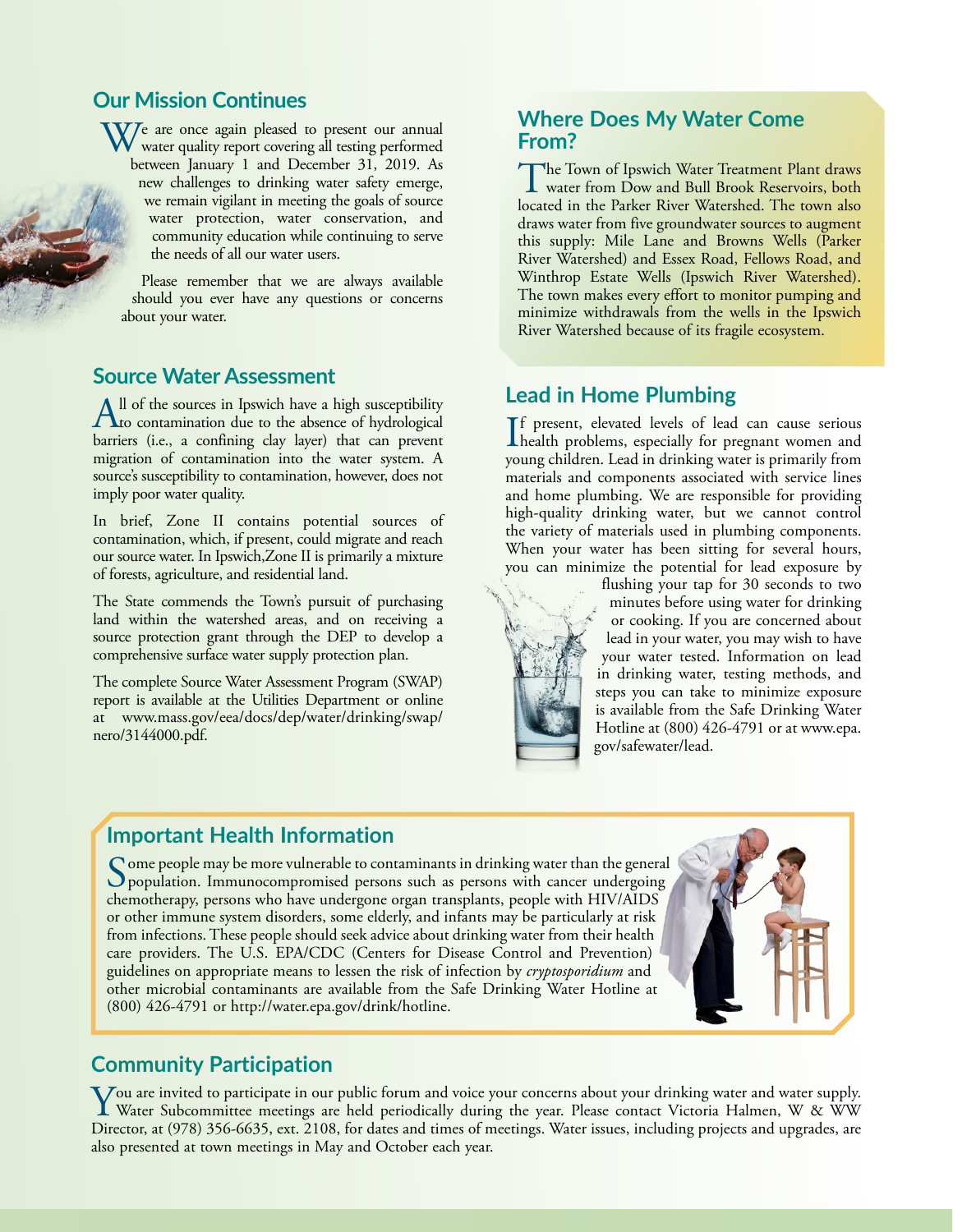#### **The Benefits of Fluoridation**

Fluoride is a naturally occurring element in many water supplies in trace amounts.<br>In our system, the fluoride level is adjusted to an optimal level averaging 0.7 part per million (ppm) to improve oral health in children. At this level, it is safe, odorless, colorless, and tasteless. Our water system has been providing this treatment since 1971. There are over 3.9 million people in 140 Massachusetts water systems and 184 million people in the U.S. who receive the health and economic benefits of fluoridation.

 $-11$ 



#### **Substances That Could Be in Water**

To ensure that tap water is safe to drink, the Department of Environmental Protection (DEP) and the U.S. Environmental Protection Agency (U.S. EPA) prescribe regulations limiting the amount of certain contaminants in water provided by public water systems. The Food and Drug Administration (FDA) and Massachusetts Department of Public Health (DPH) regulations establish limits for contaminants in bottled water, which must provide the same protection for public health. Drinking water, including bottled water, may reasonably be expected to contain at least small amounts of some contaminants. The presence of these

contaminants does not necessarily indicate that the water poses a health risk.

The sources of drinking water (both tap water and bottled water) include rivers, lakes, streams, ponds,

reservoirs, springs, and wells. As water travels over the surface of the land or through the ground, it dissolves naturally occurring minerals and, in some cases, radioactive material and can pick up substances resulting from the presence of animals or from human activity. Substances that may be present in source water include:

Microbial Contaminants, such as viruses and bacteria, which may come from sewage treatment plants, septic systems, agricultural livestock operations, or wildlife;

Inorganic Contaminants, such as salts and metals, which can be naturally occurring or may result from urban stormwater runoff, industrial or domestic wastewater discharges, oil and gas production, mining, or farming;

Pesticides and Herbicides, which may come from a variety of sources such as agriculture, urban stormwater runoff, and residential uses;

Organic Chemical Contaminants, including synthetic and volatile organic chemicals, which are by-products of industrial processes and petroleum production and which may also come from gas stations, urban stormwater runoff, and septic systems;

Radioactive Contaminants, which can be naturally occurring or may be the result of oil and gas production and mining activities.

More information about contaminants and potential health effects can be obtained by calling the U.S. EPA's Safe Drinking Water Hotline at (800) 426-4791.

Lin rocks, soil, groundwater, and surface water.

**Manganese Monitoring**

Manganese is necessary for proper nutrition and is part of a healthy diet, but can have undesirable effects on certain sensitive populations at elevated concentrations. The United States Environmental Protection Agency (EPA) and MassDEP have set an aesthetics-based Secondary Maximum Contaminant Level (SMCL) for manganese of 50 ug/L (microgram per liter), or 50 parts per billion (ppb). In addition, MassDEP's Office of Research and Standards (ORS) has set a drinking water guideline for

Manganese is a naturally occurring mineral found

manganese (ORSG), which closely follows the EPA public health advisory for manganese. Drinking water may naturally have manganese and, when concentrations are greater than 50 ug/L, the water maybe discolored and taste bad. Over a lifetime, the EPA

recommends that people limit their consumption of water with levels over 1000 ug/L, primarily due to concerns about the possible neurological effects. Children up to one year of age should not be given water with manganese concentrations over 300 ug/L, nor should formula for infants be made with that water for longer than 10 days. The ORSG differs from the EPA's health advisory because it expands the age group to which a lower manganese concentration applies from children less than six months of age to children up to one year of age to address concerns about children's susceptibility to manganese toxicity.





For more information about this report, or for any questions relating to your drinking water, please contact Victoria Halmen, W & WW Director, at (978) 356-6635, ext. 2108, or Joseph F. Ciccotelli, Water Superintendent, at (978) 356-6639.

**We remain vigilant in delivering the best-quality drinking water**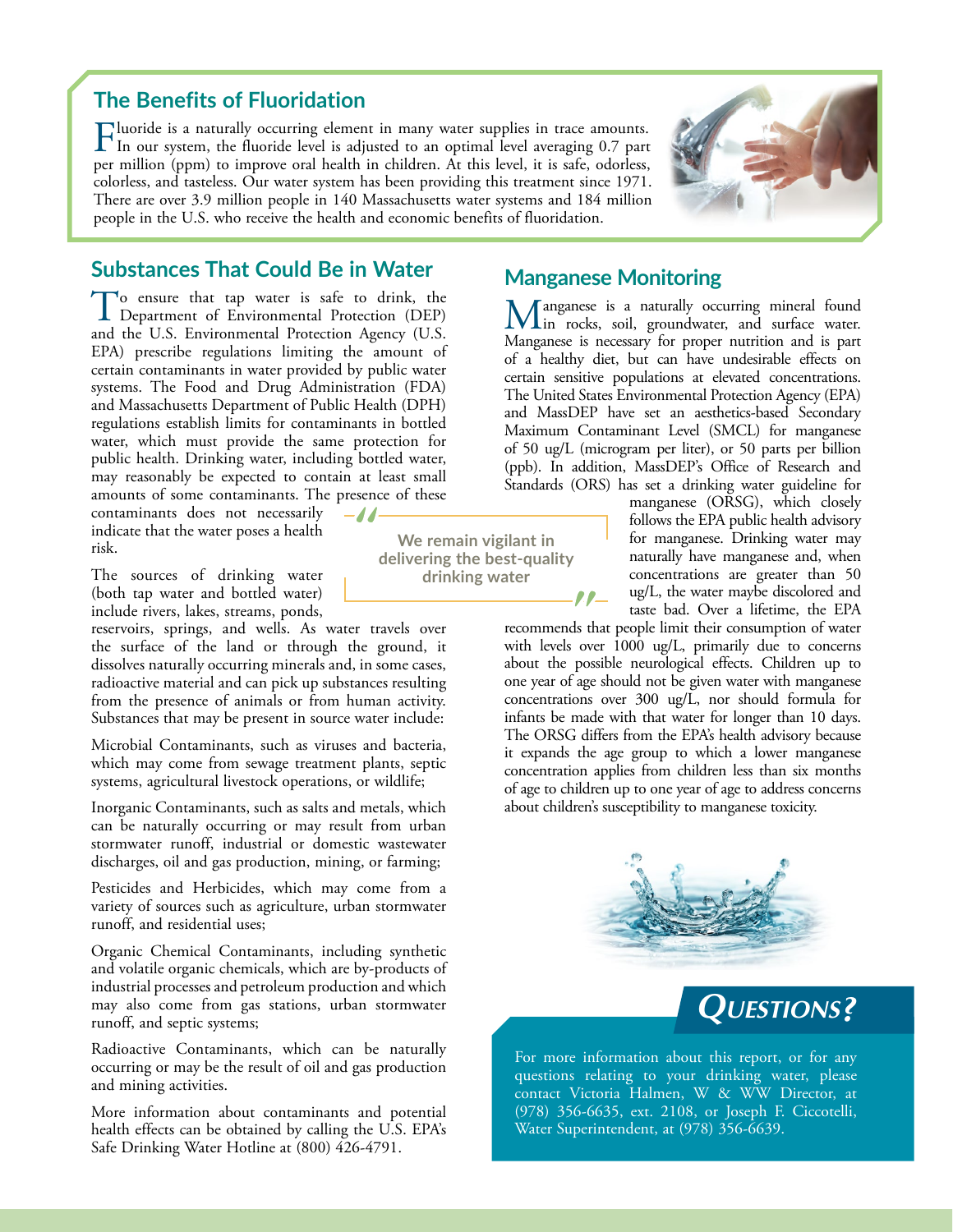## **Test Results**

Uur water is monitored for many different kinds of substances on a very strict sampling schedule. The information in the data tables shows only those substances that were detected between January 1 and December 31, 2019. R levels.

The state recommends monitoring for certain substances less than once per year because the concentrations of these substances do not change frequently. In these cases, the most recent sample data are included, along with the year in which the sample was taken.

We participated in the fourth stage of the U.S. EPA's Unregulated Contaminant Monitoring Rule (UCMR4) program by performing additional tests on our drinking water. UCMR4 sampling benefits the environment and public health by providing the U.S. EPA with data on the occurrence of contaminants suspected to be in drinking water in order to determine if U.S. EPA needs to introduce new regulatory standards to improve drinking water quality. Unregulated contaminant monitoring data are available to the public, so please feel free to contact us if you are interested in obtaining that information. If you would like more information on the U.S. EPA's Unregulated Contaminant Monitoring Rule, please call the Safe Drinking Water Hotline at (800) 426-4791.

| <b>REGULATED SUBSTANCES</b>                                       |                               |                                              |                        |                                  |                          |                  |                                                                                                                   |  |
|-------------------------------------------------------------------|-------------------------------|----------------------------------------------|------------------------|----------------------------------|--------------------------|------------------|-------------------------------------------------------------------------------------------------------------------|--|
| <b>SUBSTANCE</b><br>(UNIT OF MEASURE)                             | <b>YEAR</b><br><b>SAMPLED</b> | <b>MCL</b><br>[MRDL]                         | <b>MCLG</b><br>[MRDLG] | <b>AMOUNT</b><br><b>DETECTED</b> | <b>RANGE</b><br>LOW-HIGH | <b>VIOLATION</b> | <b>TYPICAL SOURCE</b>                                                                                             |  |
| <b>Arsenic</b> (ppb)                                              | 2015                          | 10                                           | $\mathbf{0}$           | 2.5                              | $2.0 - 3.0$              | No               | Erosion of natural deposits; Runoff from orchards;<br>Runoff from glass and electronics production wastes         |  |
| Barium (ppm)                                                      | 2018                          | $\overline{2}$                               | $\overline{2}$         | 0.04                             | $0.007 - 0.075$          | No               | Discharge of drilling wastes; Discharge from metal<br>refineries; Erosion of natural deposits                     |  |
| Chlorine (ppm)                                                    | 2019                          | $[4]$                                        | $[4]$                  | 0.69                             | $0.25 - 0.86$            | No               | Water additive used to control microbes                                                                           |  |
| <b>Chlorine Dioxide (ppb)</b>                                     | 2019                          | $[800]$                                      | $[800]$                | 260                              | $170 - 410$              | N <sub>o</sub>   | Water additive used to control microbes                                                                           |  |
| Chlorite (ppm)                                                    | 2019                          |                                              | 0.8                    | 0.32                             | $0.05 - 0.53$            | N <sub>o</sub>   | By-product of drinking water disinfection                                                                         |  |
| Fluoride (ppm)                                                    | 2019                          | $\overline{4}$                               | $\overline{4}$         | 0.98                             | $0.65 - 1.36$            | N <sub>o</sub>   | Water additive that promotes strong teeth                                                                         |  |
| Haloacetic Acids [HAAs]<br>(ppb)                                  | 2019                          | 60                                           | <b>NA</b>              | 8.8                              | $3.4 - 22.0$             | N <sub>o</sub>   | By-product of drinking water disinfection                                                                         |  |
| Nitrate (ppm)                                                     | 2019                          | 10                                           | 10                     | 2.4                              | $0.03 - 4.90$            | N <sub>o</sub>   | Runoff from fertilizer use; Leaching from septic<br>tanks, sewage; Erosion of natural deposits                    |  |
| Perchlorate (ppb)                                                 | 2019                          | $\overline{2}$                               | NA                     | 1.2                              | $0.09 - 0.242$           | No               | Inorganic chemicals used as oxidizers in solid<br>propellants for rockets, missiles, fireworks, and<br>explosives |  |
| Tetrachloroethylene (ppb)                                         | 2019                          | 5                                            | $\mathbf{0}$           | 1.1                              | $0.5 - 1.90$             | No               | Discharge from factories and dry cleaners                                                                         |  |
| <b>Total Organic Carbon</b><br>$[TOC]$ (ppm)                      | 2019                          | TT <sup>1</sup>                              | <b>NA</b>              | 1.11                             | $0.32 - 1.90$            | N <sub>o</sub>   | Naturally present in the environment                                                                              |  |
| <b>TTHMs</b> [Total]<br>Trihalomethanes] (ppb)                    | 2019                          | 80                                           | <b>NA</b>              | 37                               | $18 - 61$                | N <sub>o</sub>   | By-product of drinking water disinfection                                                                         |  |
| Turbidity <sup>2</sup> (NTU)                                      | 2019                          | <b>TT</b>                                    | NA                     | 0.24                             | $0.02 - 0.24$            | No               | Soil runoff                                                                                                       |  |
| Turbidity (Lowest monthly<br>percent of samples meeting<br>limit) | 2019                          | $TT = 100\%$<br>of samples<br>meet the limit | <b>NA</b>              | 95                               | <b>NA</b>                | No               | Soil runoff                                                                                                       |  |

**Tap water samples were collected for lead and copper analyses from sample sites throughout the community**

| <b>SUBSTANCE</b><br>(UNIT OF<br><b>MEASURE)</b> | <b>YEAR</b><br><b>SAMPLED</b> | ΔI | <b>MCLG</b> | <b>AMOUNT</b><br><b>DETECTED</b><br>(90TH %ILE) | <b>SITES ABOVE</b><br><b>AL/TOTAL</b><br><b>SITES</b> | <b>VIOLATION</b> | <b>TYPICAL SOURCE</b>                                                                                                        |
|-------------------------------------------------|-------------------------------|----|-------------|-------------------------------------------------|-------------------------------------------------------|------------------|------------------------------------------------------------------------------------------------------------------------------|
| <b>Copper</b> (ppm)                             | 2019                          |    | 1.3         | 0.322                                           | 0/30                                                  | No               | Corrosion of household plumbing systems; Erosion of natural deposits                                                         |
| Lead $(ppb)$                                    | 2019                          |    |             | 10                                              | 2/30                                                  | No               | Lead service lines; Corrosion of household plumbing systems, including<br>fittings and fixtures; Erosion of natural deposits |